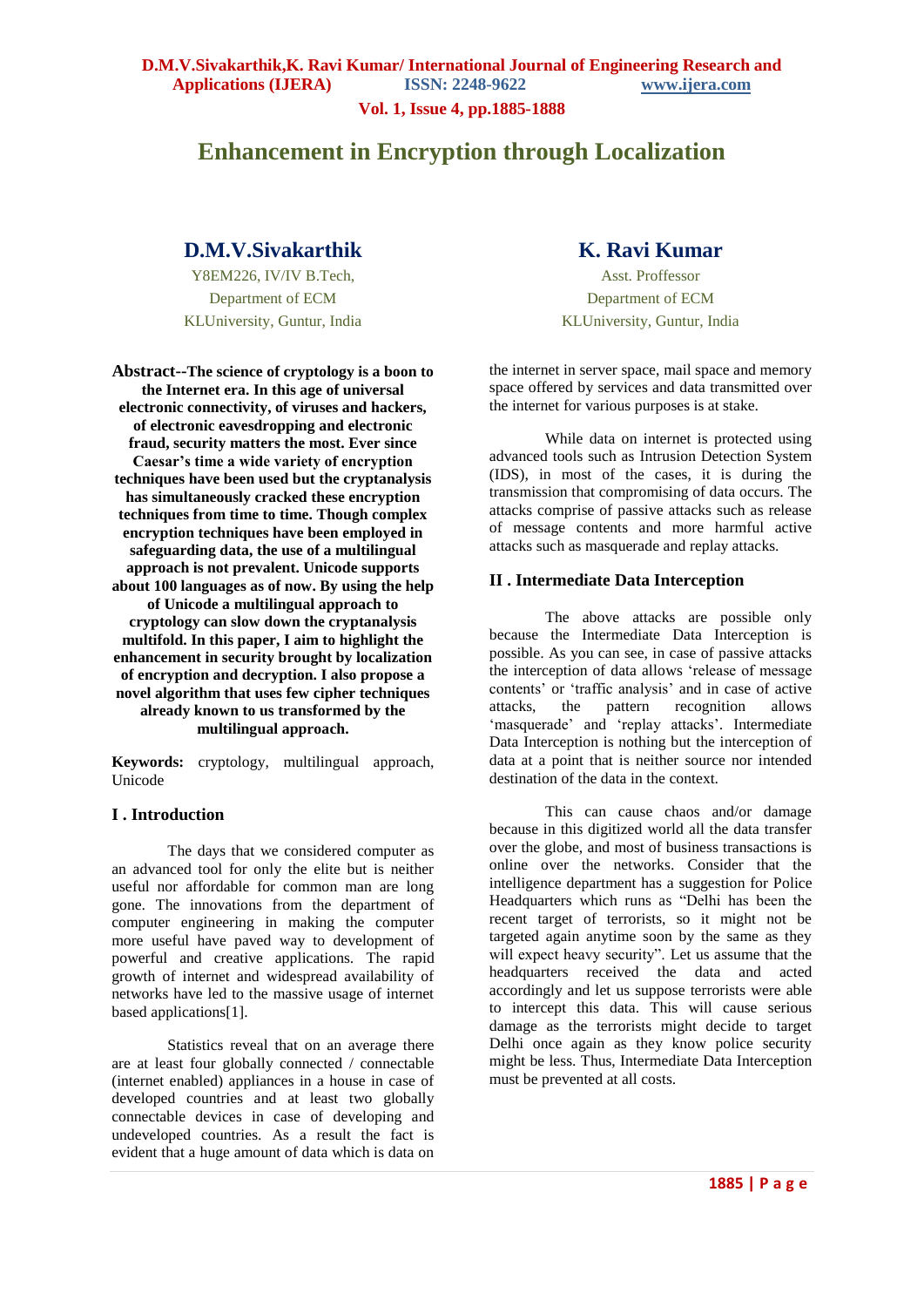## **D.M.V.Sivakarthik,K. Ravi Kumar/ International Journal of Engineering Research and Applications (IJERA) ISSN: 2248-9622 www.ijera.com**

**Vol. 1, Issue 4, pp.1885-1888**



Figure 1 Intermediate Data Interception

The process of data interception to occur is possible because the middleman shares access to a router with sender & receiver of data which is being used for data transmission. As you know, over the network the data in general is too large to be sent in one piece, so it is split in to suitable sizes and sent in form of packets. The receiver receives these packets and positions them accordingly to get the data that is sent by transmitter.

For years encryption helped secure the data being transmitted over the network from intermediate Data Interception or middleman attacks. Encryption is nothing but the transformation of data using various algorithms that makes the data not readily intelligible. The data transforms back into sensible information only when the corresponding inverse algorithm is employed on the data. This inverse process is called decryption.

In spite of the advancement in encryption technology, Intermediate Data Interception are still possible the reasons of which are discussed below.

### **A . Possible causes**

It goes without saying that in spite of encryption if the middleman is able to get his hands on information regarding algorithm and the key for decryption, interception is invincible. Besides that, it is always possible to crack the encryption with cryptanalysis because,

- Encryption methods are known for years & are well analysed
- These methods tend to have limited language acceptance often English as it is the standard language for universal data transmission

### **B . Cryptanalysis**

Cryptanalysis uses different strategies for different encryption methods [3]. Let us see what cryptanalysis is based on in various methods.

a. Replacement strategy: To crack replacement strategy cryptanalysis uses probabilistic occurrence of characters and maps these with expected characters. These mapped characters are used to find the algorithm used by reverse engineering. It uses the concept that though replacement has taken place the probabilistic occurrence of a letter in a context in general doesn"t change.



### Figure 2: Replacement strategy example

b. Substitution algorithm: this technique exploits the fact that immediate repetition of characters will make identification of characters even easier and replaces the said characters with predefined character set based on a pre-decided strategy.

Cryptanalysis exploits the limited character set constraint on language and makes the distinction b/w replacement character set and substitution character set and uses it to crack encryption.[7]

## **III . Localization approach**

The main drawback of encryption is the limited character set availability of standard language- English. Only 256 characters are present in its character set.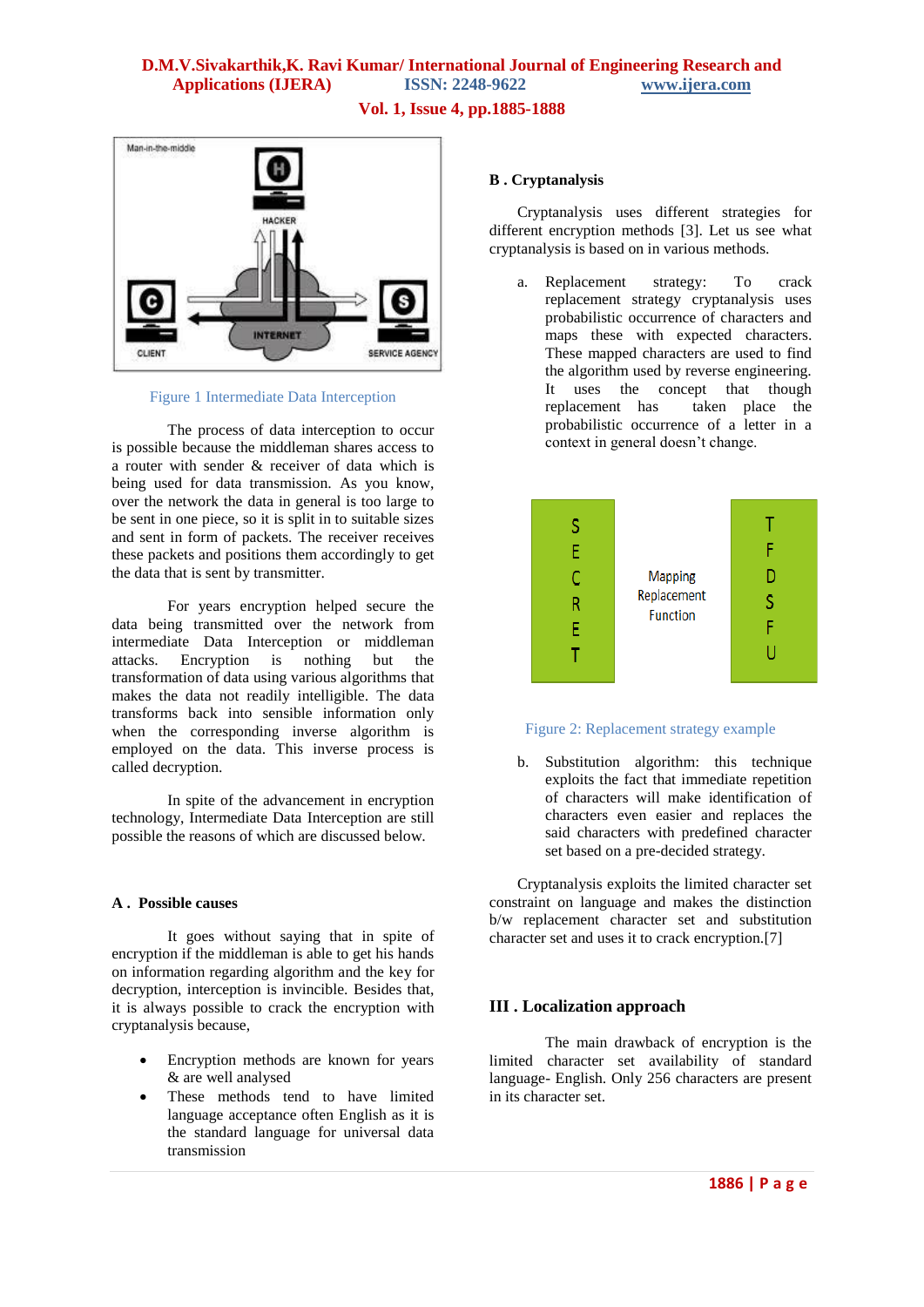## **D.M.V.Sivakarthik,K. Ravi Kumar/ International Journal of Engineering Research and Applications (IJERA) ISSN: 2248-9622 www.ijera.com**

## **Vol. 1, Issue 4, pp.1885-1888**

|   | ASCII Code Chart |                 |                 |     |     |            |            |            |            |    |                     |              |    |    |            |           |
|---|------------------|-----------------|-----------------|-----|-----|------------|------------|------------|------------|----|---------------------|--------------|----|----|------------|-----------|
|   | 0                |                 | 2               | - 3 | ı4  | 5          | 6          |            | 8          | 9  | A                   | B            | C  | D  | Ł          | F         |
|   |                  | S <sub>OH</sub> | <b>STX</b>      | ETX | E0T | ENQ        | <b>ACK</b> | BEL        | <b>BS</b>  | HT | LF                  | ۷T           | FF | CR | SO         | SI        |
|   | DLE              | DC <sub>1</sub> | DC <sub>2</sub> | DC3 | DC4 | <b>NAK</b> | SYN        | <b>ETB</b> | <b>CAN</b> | EM | SUB                 | ESC          | FS | GS | <b>RS</b>  | <b>US</b> |
|   |                  | Ţ               | $\mathbf{u}$    | #   | \$  | ℁          | å          |            |            |    | ∗                   | ÷            | ,  | ٠  | ٠          |           |
| 3 | 0                | 1               | 2               | 3   | 4   | 5          | 6          | 7          | 8          | 9  | ٠<br>$\blacksquare$ | $\mathbf{r}$ | ≺  | Ξ  | >          | ?         |
|   | @                | A               | B               | C   | D   | E          | F          | G          | H          | T  | J                   | K            |    | M  | N          | 0         |
| 5 | P                | Q               | R               | S   | T   | U          | V          | W          | X          | Y  | Z                   |              |    |    | ٨          |           |
| 6 | $\cdot$          | a               | b               | C   | d   | е          | f          | g          | h          | i  | J                   | k            | ı  | m  | n          | 0         |
|   | p                | q               |                 | S   | t   | u          | V          | M          | X          | ٧  | z                   |              |    |    | $\tilde{}$ | DEL       |

#### Figure 3 ASCII code chart

The localization approach is introduced to overcome this by making the use of various languages known to man such as Tamil, Urdu, and Hebrew etc. in encryption.<sup>[5]</sup>

### **A . Unicode as a solution**

This is possible using Unicode. Unicode is a computing industry standard for consistent encoding, representation and handling of text expressed in most of the worlds writing systems. ASCII is nothing but English character set in Unicode language library. With the release of Unicode 5.0, 93 languages have the corresponding characters digitized.[6]

### **B . Character set Consideration**

The localization approach requires that a character set is considered and used in encryption. It is to be noted that consideration of character set affects the efficiency of encryption.

A character set does not represent a language in its entirety. It is an extraction of characters accepted by the Unicode. So, it all comes down to characters that can be considered from scripts or writing systems. While characters in scripts can be in many languages, the characters in writing system would be confined. Because the discussion would be too vague when scripts are considered due to lack of proper classification writing systems are considered. The most popular writing system is latin.

In general, writing systems are classified into,

- a. logographic
- b. syllabic
- c. alphabetic

Of the writing systems accepted by Unicode, the syllabic and alphabetic ones are easy

to render relatively. The more random the mapping function is, the difficult it is to distinguish b/n substitution & replacement character set and aids to security. Though it's a little difficult to render it is a good security measure to use logographic writing system.

A typical character set possible extracted from the Egyptician hieroglyphs writing systems is as follows.





Figure 5 Substitution Character Set

### **C . Applying Localization approach**

Let us use a basic algorithm consisting of replacement and substitution methods to employ localization approach.

The text to be encrypted is read character by character and the Unicode value of each is obtained. This value is then divided by a mapping constant M. The remainder R so calculated is used as the index of mapping array ch\_map and ch map $[R]$  is the corresponding cipher text. The quotient is stored in an array quo which is the key of encryption. Now on the cipher text Enc, replacement strategy is employed based on a predefined substitution array.

The decryption is as follows. The cipher text is scanned for characters in substitution array and reverse replacement strategy and mapping strategy is used. After obtaining the temporary decrypted text, the Unicode value of character of original message is calculated by adding R to product of M and Quo.